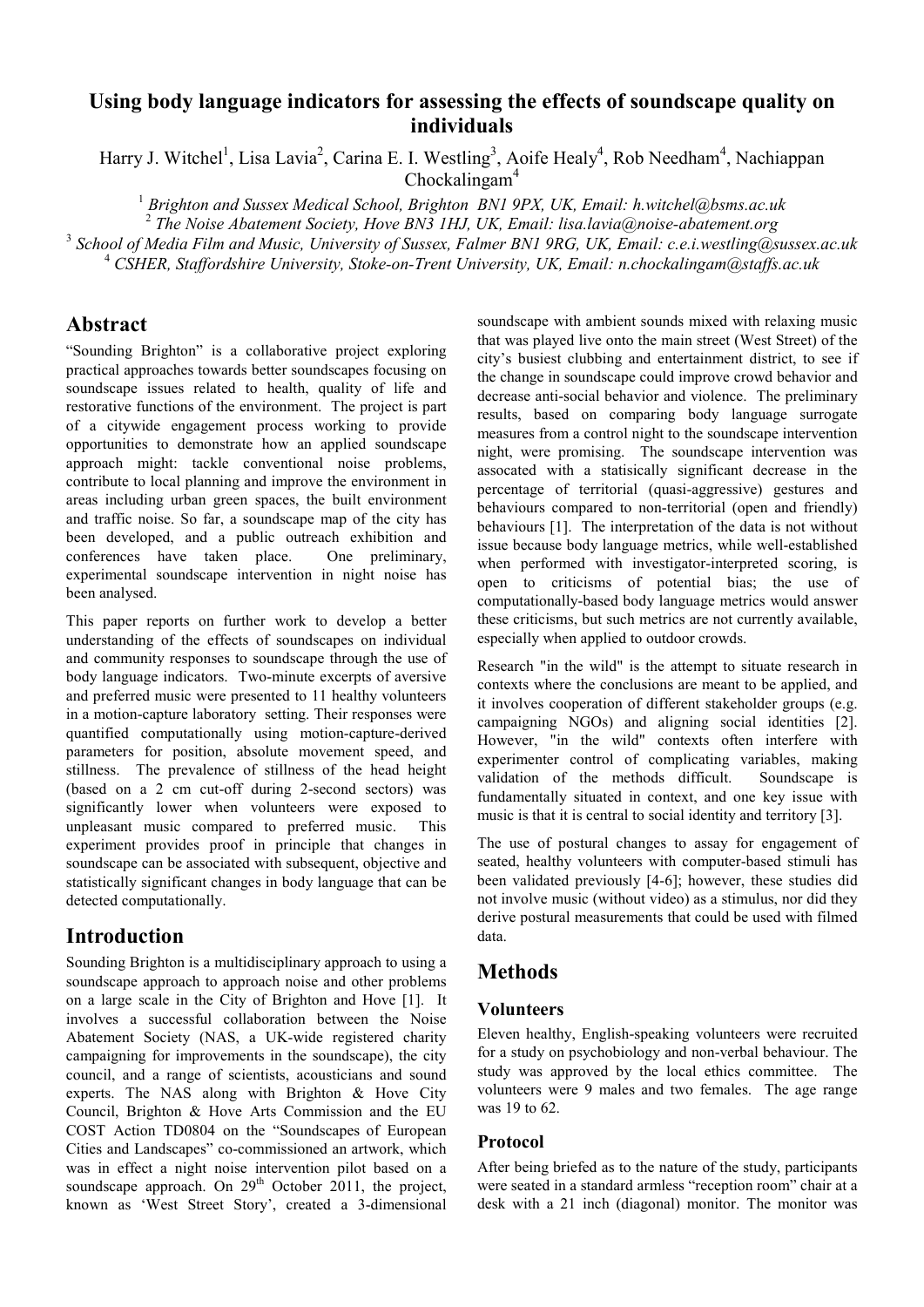raised such that the centre of the screen was at the eye level of the volunteer. Volunteers were allowed to adjust the seat position for comfort. After completing initial background questionnaires, participants experienced audiovisual stimuli, each lasting 180 seconds, and then rated the experience via a set of 10-cm visual analogue scales (VAS). All experimental stimuli were presented in a counterbalanced order. All members of the scientific team left the room before each stimulus, such that the volunteer was alone in the room as they experienced the stimulus. Before the two experimental stimuli, each volunteer was habituated to the protocol with two stimuli that were never part of the analysis (the training stimuli); participants were not informed that the training stimuli were not part of the analysis, so to the participants there was no difference in protocol between the training stimuli and the experimental stimuli. At the beginning of the experiment, each participant was allowed to adjust the volume control of the sound system to a level they found comfortable, and they were encouraged to pick a level that was slightly quieter just for safety; participants were told that they could adjust the volume at any time if they found the sounds too loud.

### **Stimuli**

The experimental stimuli were 180 seconds of two musical excerpts. The aversive excerpt was a piece of solo violin music played incompetently (VIO). The preferred excerpt was user-selected; we asked each volunteer to select a piece of music that they liked (FAV, e.g. their favourite piece of music), preferably a piece that was up-tempo and that they might want to dance to. The training stimuli were structured as follows: 45 seconds of white noise and "television snow" to establish a baseline, 5 second timing signal (black screen with a green flash and clicking sound), and then the main stimulus (lasting 130 seconds). The positive training stimulus was a web-classic video-lecture from the Royal Society of Art in which a hand moving in fast motion draws a cartoon illustrating a lecture by neuroscientist Dan Pink, who is explaining how financial rewards paradoxically diminish performance of healthy volunteers on any task requiring rudimentary mental skill (RSA) [7]. The aversive stimulus was that after the timing signal, the screen went blank and there was no sound for 130 seconds (i.e. without explanation, so volunteers were left alone staring at a blank screen -- BSc).

### **Measurements**

#### **Subjective Responses**

Before all the VAS measurements, after each stimulus the volunteer was asked for a few words to describe how they felt. The adjectives for the VAS were: "I felt interested", "I felt bored", "I wanted to see/hear it more", "I wanted it to end earlier", "I was engrossed by the experience", "I put up with it". The anchors for the VAS were  $0 =$  not at all, and 100 = extremely. The University of Florida's Self Assessment Manikin (SAM) was also used.

#### **Motion Capture**

Motion capture was performed by video analysis (Kinovea) of video from a lateral aspect (BSMS) or by a Vicon optoelectronic 8 camera-mocap system (Staffordshire). We have previously shown that these two technologies produce comparable results for head attitude and for small translational movements in the sagittal plane [8]. Passive reflective markers were positioned on the head, badge of the deltoid, and middle of the outer thigh. Head markers were placed on the outer canthus of the eye and on the ear behind the tragus (Kinovea) or on a head band as a set of four (left front head, right front head, left back head, right back head); the Vicon movements were corrected for position and angle based on a frame at the beginning of the experiment for each volunteer. The outcome parameters were head pitch (relative to floor), front head marker from screen, front head marker from floor, deltoid marker from screen, deltoid marker from floor, thigh marker from screen, thigh marker from floor. The videos were made by a Canon 850 miniDV recorder and captured by Kinovea at 25 Hz. Vicon captured data at 50 Hz, which was down-sampled by Matlab to 25 Hz.

### **Statistics and analysis**

All statistics reported here are paired T tests calculated in Matlab. For motion capture 80 seconds of each stimulus was used: from the 75th second to the 155th second. This period was chosen to allow participants to settle in to each stimulus and to habituate to being alone; it also avoided any potential artefacts arising from the re-entry of the experimenters into the room. Positions were calculated as the mean of each unidimensional parameter.

#### **Motion and Stillness Parameters**

For all motion parameters, the time series data was low-pass filtered through a mean filter with a width of 7 time points (i.e. 28 milliseconds). A "speed" parameter was derived by adding up the absolute value of the differences between each successive time point and normalising by total time. In addition a set of "stillness" parameters were calculated to estimate large movements. The rationale for two different calculations is that there is fundamental difference between a person making tiny rocking movements throughout the stimulus compared to a person sitting absolutely still throughout the stimulus except for one second when the person stands up and sits down again – although these two behaviours could potentially result in identical speed measurements. Furthermore, we have previously shown that Kinovea measurements are subject to small "jittery" movements that add to the speed calculation (even with the low-pass filter), while these artefacts are screened out in the stillness calculations.

The stillness calculation units are in the percentage of time that the volunteer's total positional change exceeded an arbitrary cut-off point. These calculations were made in a method analogous to the successful calculation of human motion energy analysis (MEA) used to estimate movement on video-analysis of humans without markers. In brief, the analysis region was divided into two-second sectors, and the absolute value of the range (i.e. the maximum minus the minimum position) for each sector was compared to the arbitrary cut-off (e.g. 2 cm). The stillness (i.e. lack of largemotion) calculation was the percentage of sectors where the volunteer's movement exceeded the cut-off value. A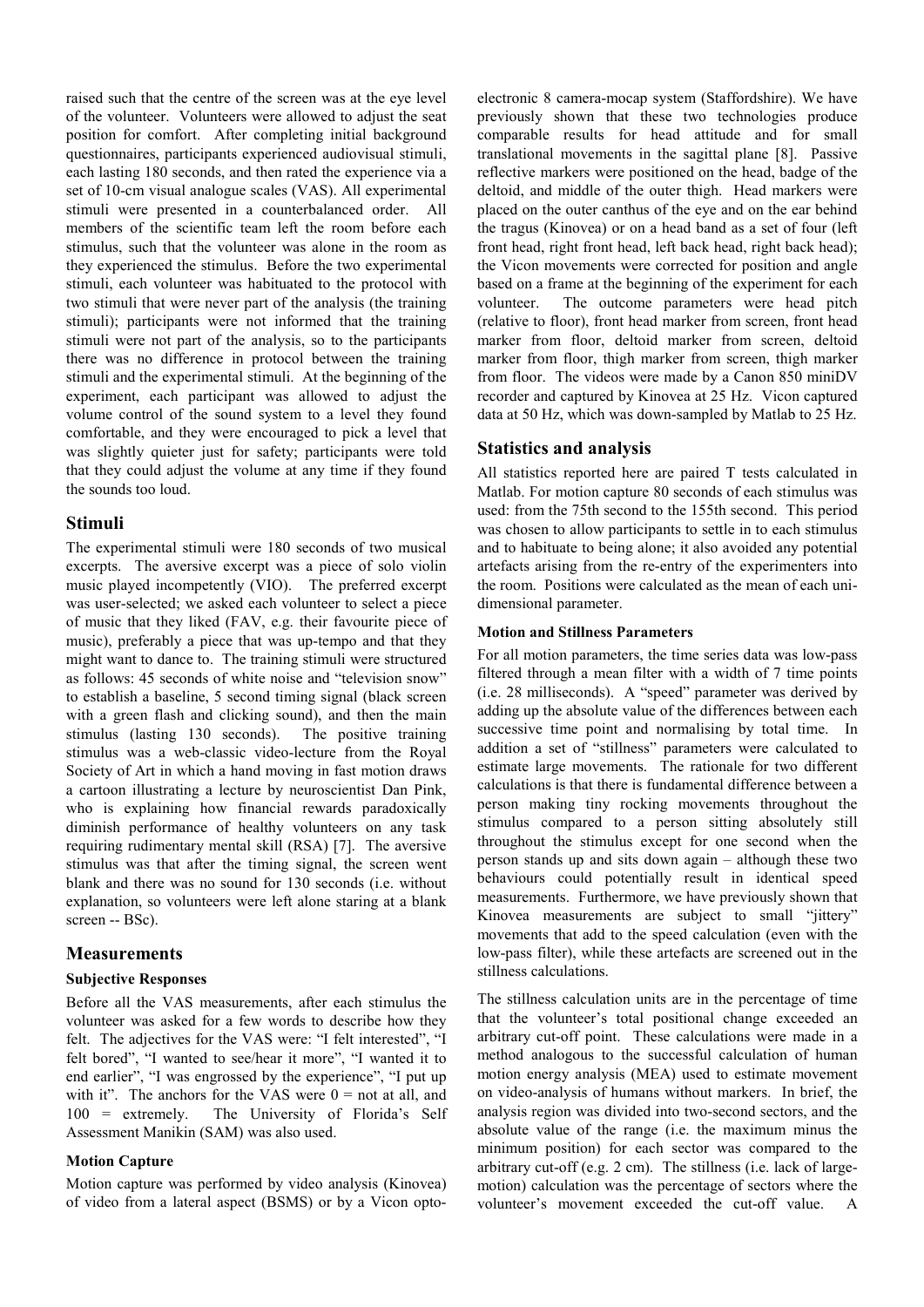number of cut-off values were selected (in cm 0.5, 1, 2, 5, 10, 15; in angle degrees: 0.5, 5, 10, 15, 20, 25).

# **Results**

### **Subjective responses**

#### **Training Stimuli**

Two training stimuli were presented at the beginning of the protocol, both to habituate the volunteer to the process, and also to give the volunteer a sense of the range of how interested or how bored they might feel when presented with this kind of audio-visual stimulus. The VAS "interested" response to the interesting lecture from the Royal Society of Art's animate series (RSA) was  $58.8 \pm 6.6$  (mean  $\pm$  standard error of the mean) and to 2 minutes of watching a black screen (BSc) was  $3.5 \pm 2.4$ ; the difference was statistically significant (paired T test,  $P < 0.001$ ). The VAS "bored" response to RSA was  $37.1 \pm 7.6$ , and to BSc it was  $93.8 \pm$ 2.9 ( $P < 0.001$ ).

#### **Experimental Stimuli**

A comparison between the participants' subjective responses to their favourite music (FAV) compared to the incompetently played violin music (VIO) is shown in Figure 1.



**Figure 1:** Mean results of subjective Visual Analogue Scale (VAS) in response to the participants' favourite music  $(FAV - dark)$  compared to the aversive violin music (VIO - light). Centre is  $0 = \text{``not at all''},$  and outermost hexagon is  $100 =$  "extremely". \*\*\* P < 0.001; \* P < 0.05

The differences in VAS ratings between the two stimuli were all statistically significant; the differences (as expected) were extreme – the P value for the paired T test for "I wanted to see/hear more" was  $1.58 \times 10^{-10}$ .

#### **Motion Capture**

Although nonverbal cues given off during aversive vs. pleasurable stimuli may seem obvious to casual observers (especially when viewing facial expressions), objective measurements based on computational analysis of postural cues is nontrivial because some individuals make many spontaneous movements with no obvious trigger while other individuals make almost no movements at all while being filmed. Although the mean of many parameters were

obviously different, the one parameter that reached a statistically significant difference was front of head height from the floor. A representative pair of time series for one volunteer comparing VIO vs. FAV is shown in figure 2.



**Figure 2:** Two representative time series from the same volunteer (Y019) showing the height of the front of head marker from the floor during FAV (dark) and VIO (light). Vertical gridlines show sectors (lasting 2 seconds) for analysis of stillness. Sampling artefacts occur at 40 seconds.

Representative summary parameters derived from these two time series in Figure 2 are shown in Table 1.

| Stimulus | Parameter (Front of Head Height) |       |             |
|----------|----------------------------------|-------|-------------|
|          | Mean                             | Speed | Stillness 2 |
| FAV      | 1274                             | 96 1  | 2.4         |
|          | 130 5                            | 214.8 |             |

**Table 1**: Parameters describing the representative data in Figure 2. The mean height is the distance of the marker at the front of the head from the floor in cm. The average speed is the sum of the absolute values of all movements (in micrometers) per second. The stillness (measured in percent) is the number of sectors where the total range of positions is  $\geq 2$  cm, divided by the number of sectors.

In this example there is a difference in mean height (which is idiosyncratic, i.e. not generally true for all volunteers), a large difference in absolute speed (which is true for most volunteers, but does not reach statistical significance), and a difference in stillness with a sector cut-off of 2 cm. The large movements that the stillness parameter detects (e.g. the large upward movement of the head marker seen in Figure 2 in the VIO time series at  $28 \leq \text{time} \leq 30$ ) differ significantly in their prevalence for all volunteers ( $P < 0.05$ ). A summary of the difference in this stillness parameter is shown in Figure 3; note that for a number of volunteers the percent of time-sectors above the cut-off is zero for both music excerpts (i.e. the volunteers were always sitting quite still).

## **Discussion**

This data provides proof in principle that changes in soundscape can be associated with objective changes in body language parameters. This observation in the laboratory is a